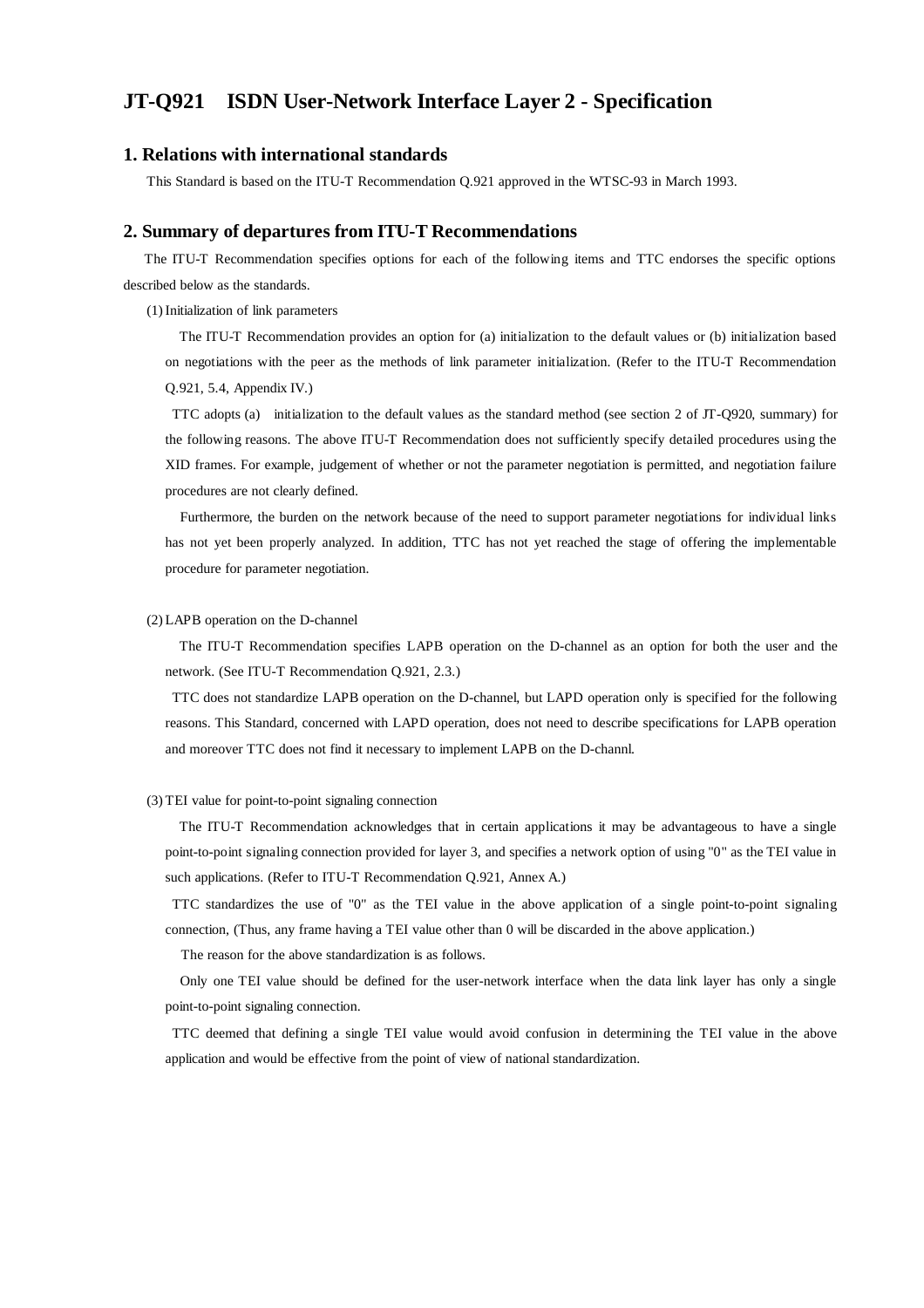# **3. History of revised versions**

| Version        | Date             | Outline                                           |
|----------------|------------------|---------------------------------------------------|
| 1              | April 28, 1987   | Established                                       |
| 1.1            | July 28, 1987    | Added the notes for supplementary in Section      |
|                |                  | 3.5.2.1.                                          |
|                |                  | In order to abolish fear of misapprehension,      |
|                |                  | enriched description of Section 5.3.4.2.          |
| $\overline{2}$ | May 31, 1988     | Updated based on the result of the standard work  |
|                |                  | progress of the corresponding international       |
|                |                  | standard.                                         |
|                |                  | Corrected clerical errors, and rationalized       |
|                |                  | expression.                                       |
| 2.1            | July 28, 1988    | Revised a part of Section 5.3.3.1 based on        |
|                |                  | "Correction".                                     |
| 2.2            | November 30,1988 | Reviced Section 5.3.1 and 5.3.3.2 based on "      |
|                |                  | Correction " and " Compensation ".                |
| 3              | April 25,1990    | Updated based on the formal establishment of the  |
|                |                  | corresponding international standard.             |
| $\overline{4}$ | April 27,1993    | Updated based on the formal establishment of the  |
|                |                  | corresponding international standard.             |
| 4.1            | September 5,1995 | Corrected about the contents of description.      |
| 5              | November 26,1998 | Updated based on ITU-T Recommendation Q.921       |
|                |                  | approved in the SG11 meeting (September 1997).    |
| 5.1            | February 1,2000  | Corrected clerical errors in "Table 3-2/JT-Q921". |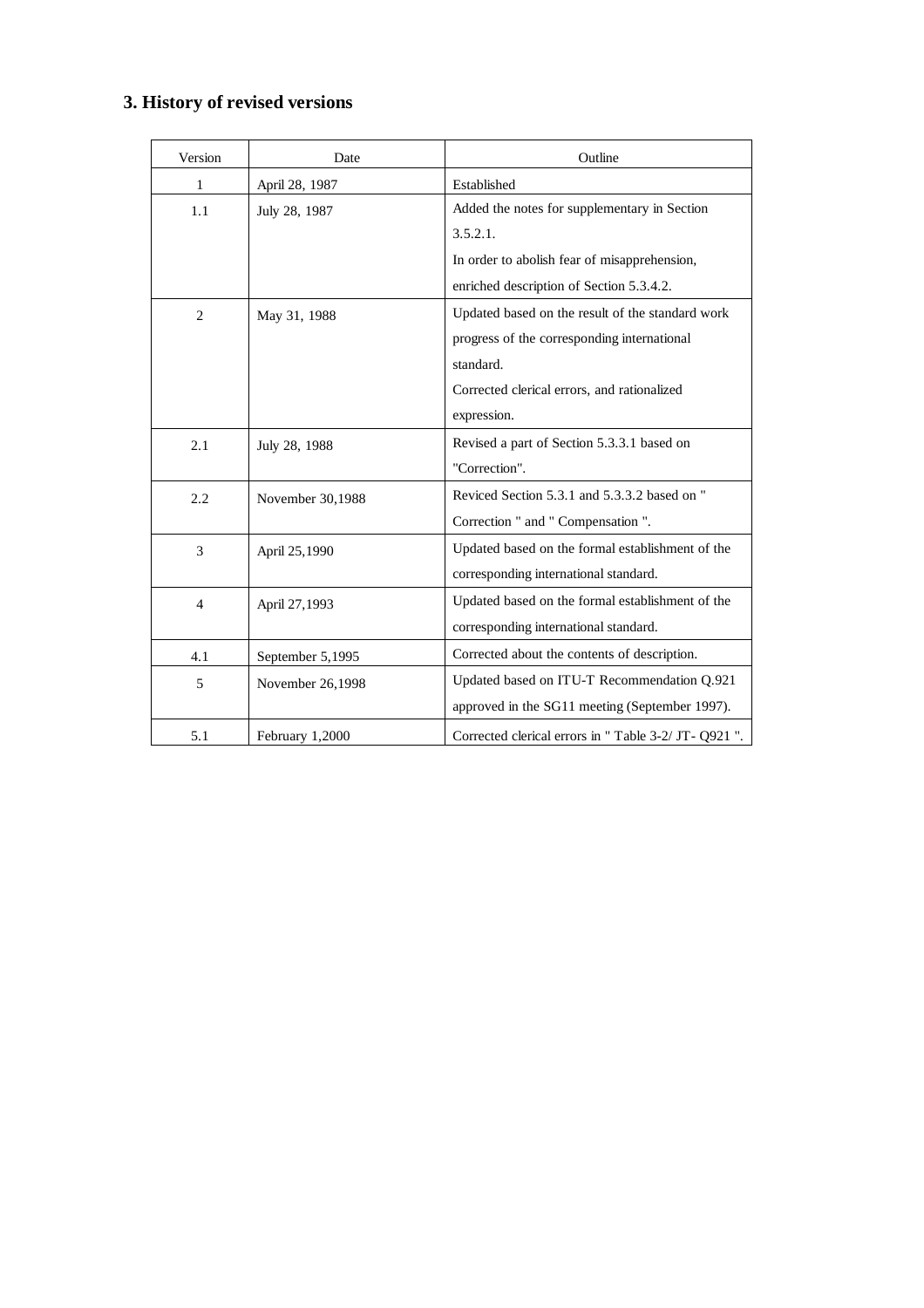# **4. Notes and Supplementary Explanations**

## (1) Provision of options

 The following items can remain as options without causing problems with the user-network interface. Therefore, TTC specifies them as options.

| No.            | Option                | Selection      | Description (section number)                                  |
|----------------|-----------------------|----------------|---------------------------------------------------------------|
|                |                       | Side           |                                                               |
| 1              | TEI ID verification   | User           | Option that allows the user to request the network            |
|                | procedure             |                | that invokes the identity check procedure for                 |
|                |                       |                | verification of multiple TEI assignments.                     |
|                |                       |                | (5.3.1/5.3.5.1.)                                              |
| $\overline{2}$ | TEI check             | Network        | Option associated with the ID verification procedure          |
|                | procedure             |                | in item 1 above, and to allow the network to check            |
|                | to verify multiple    |                | multiple TEI assignments.<br>(5.3.3.1)                        |
|                | TEI assignment        |                |                                                               |
| 3              | Action may be         | User           | Option that allows the user to compare the TEI value          |
|                | taken upon receipt    |                | in the Ai field with its TEI(s) on receipt of all             |
|                | of an identity        |                | Identity assigned messages.<br>(5.3.2)                        |
|                | assigned message      |                |                                                               |
|                | containing a TEI      |                |                                                               |
|                | value in the Ai field |                |                                                               |
| 4              | Provision of          | User/          | Option for provision of timer T203 that represents            |
|                | timer T203            | Network        | the maximum time allowed without the frame being              |
|                |                       |                | exchanged. (5.6.4/5.10)                                       |
| 5              | Retransmission of     | User/          | Optional procedure for detecting an N(S) sequence             |
|                | REJ response frame    | <b>Network</b> | error and retransmitting the REJ response frame               |
|                |                       |                | under the REJ exception condition of an N(S)                  |
|                |                       |                | sequence error. (5.8.1/Appendix I)                            |
| 6              | Data link layer       | User/          | Optional monitor function to detect abnormality of            |
|                | monitor function      | <b>Network</b> | data link connection without the frame being                  |
|                |                       |                | exchanged through the use of timer T203 in item 4             |
|                |                       |                | above. (5.10)                                                 |
| 7              | Action in the event   | User/          | Option that allows selection of either $(1)$ "Transmit"       |
|                | of timer T200         | Network        | Enquiry" procedure or (2) Frame retransmission                |
|                | expiration in the     |                | procedure as the action on transition to the timer            |
|                | multiple-frame-       |                | recovery state from the multiple-frame-established            |
|                | established state     |                | state in the event of timer T200 expiration.<br>(Fig.         |
|                |                       |                | $B-7(2/10)$ , Annex B)                                        |
| 8              | Action in the         | User/          | Option that allows selection of either $(1)$ or $(2)$ in item |
|                | event of timer T200   | Network        | 7 above in the event of timer T200 expiration in the          |
|                | expiration in the     |                | timer recovery state, and RC $\neq$ N200 and V(S) $\neq$      |
|                | timer recovery state  |                | V(A). (Fig. B-8(2/9), Annex B)                                |